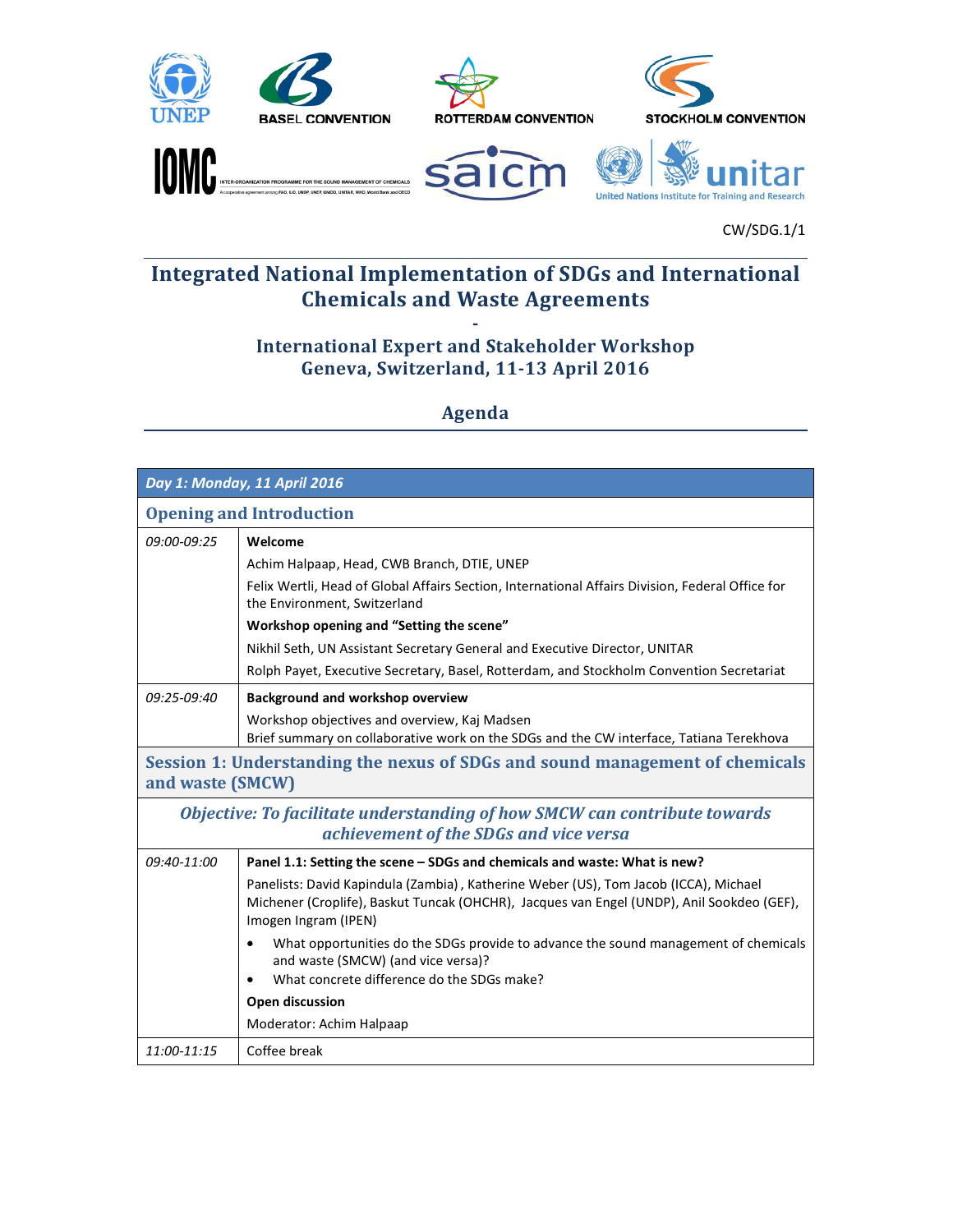| 11:15-12:30                                                                                       | Panel 1.2: Contribution of global agreements relevant for chemicals and waste<br>management to national implementation of the SDGs                                      |                                                                                                                                                                                 |  |  |  |
|---------------------------------------------------------------------------------------------------|-------------------------------------------------------------------------------------------------------------------------------------------------------------------------|---------------------------------------------------------------------------------------------------------------------------------------------------------------------------------|--|--|--|
|                                                                                                   | Panelists: Zilda Veloso (Brasil), Pirkko Kivelä (Finland), Mihaela Paun (Romania), Sam Adu-<br>Kumi (Ghana), Mohammad Khashashneh (Jordan), Jacob Duer (UNEP)           |                                                                                                                                                                                 |  |  |  |
|                                                                                                   | How can relevant global agreements contribute towards implementation of all SDGs at<br>$\bullet$                                                                        |                                                                                                                                                                                 |  |  |  |
|                                                                                                   | national level?                                                                                                                                                         |                                                                                                                                                                                 |  |  |  |
|                                                                                                   | How can relevant global agreements implementation and the SDGs be linked?<br>$\bullet$                                                                                  |                                                                                                                                                                                 |  |  |  |
|                                                                                                   | <b>Open discussion</b><br>Moderator: Rolph Payet                                                                                                                        |                                                                                                                                                                                 |  |  |  |
| 12:30-13:30                                                                                       | Lunch break                                                                                                                                                             |                                                                                                                                                                                 |  |  |  |
|                                                                                                   | <b>Session 2: Taking stock of early action and opportunities</b>                                                                                                        |                                                                                                                                                                                 |  |  |  |
| Objective: To share initial actions and experience to link SMCW and SDGs<br><i>implementation</i> |                                                                                                                                                                         |                                                                                                                                                                                 |  |  |  |
| 13:30-14:45                                                                                       | Panel 2.1: Government perspectives and initiatives concerning the SDGs - chemicals and<br>waste interface                                                               |                                                                                                                                                                                 |  |  |  |
|                                                                                                   | Panelists: Andrea Lopez (Colombia), Sunee Thapinta (Thailand), Vladimir Lenev (Russia),<br>Vassilios Karavezyris (Germany), Sophie Bernier (Canada)                     |                                                                                                                                                                                 |  |  |  |
|                                                                                                   | What are specific actions governments have taken or plan to take to link the SMCW with<br>$\bullet$<br>the SDGs?                                                        |                                                                                                                                                                                 |  |  |  |
|                                                                                                   | How can SMCW be mainstreamed into national sustainable development strategies and<br>$\bullet$<br>SDGs implementation?                                                  |                                                                                                                                                                                 |  |  |  |
|                                                                                                   | Open discussion                                                                                                                                                         |                                                                                                                                                                                 |  |  |  |
|                                                                                                   | Moderator: David Kapindula                                                                                                                                              |                                                                                                                                                                                 |  |  |  |
| 14:45-16:00                                                                                       | Panel 2.2: Industry and civil society perspectives and initiatives concerning the SDGs - C&W<br>interface                                                               |                                                                                                                                                                                 |  |  |  |
|                                                                                                   | Panelists: Timo Unger (Hyundai), Frank Michel (ZDHC), Andrew McCartor (Pure Earth),<br>Stephan Robinson (Green Cross), David Azoulay (CIEL)                             |                                                                                                                                                                                 |  |  |  |
|                                                                                                   | How are business practices changing in response to the adoption of the SDGs?<br>$\bullet$<br>Which action can NGOs take to advance the SDG-SMCW interface?<br>$\bullet$ |                                                                                                                                                                                 |  |  |  |
|                                                                                                   | <b>Open discussion</b>                                                                                                                                                  |                                                                                                                                                                                 |  |  |  |
|                                                                                                   | Moderator: Elisa Tonda                                                                                                                                                  |                                                                                                                                                                                 |  |  |  |
| 16:00-16:15                                                                                       | Coffee break                                                                                                                                                            |                                                                                                                                                                                 |  |  |  |
|                                                                                                   | <b>Session 3: Examining selected SDGs in more depth</b>                                                                                                                 |                                                                                                                                                                                 |  |  |  |
|                                                                                                   | <b>Objective: To examine SMCW in the implementation of specific SDGs</b>                                                                                                |                                                                                                                                                                                 |  |  |  |
| 16:15-17:30                                                                                       | Parallel panel 3A: SDG #3 on good health<br>and well-being                                                                                                              | Parallel panel 3B : SDG #2 on zero hunger                                                                                                                                       |  |  |  |
|                                                                                                   | Panelists: Susan Wilburn (HCWH), Lilian Corra<br>(ISDE), Victoria Tunstall (Canada), Carolyn<br>Vickers (WHO)<br>How can the SMCW contribute towards                    | Panelists: Senarath Mudalige (Sri Lanka), Ana<br>Gabriela Ramirez (Honduras), Michael<br>Michener (Croplife) <sup>TBC</sup> , Francesca Mancini<br>(FAO), Rina Guadagnini (PAN) |  |  |  |
|                                                                                                   | achieving SDG #3 on good health and<br>well-being?                                                                                                                      | How can the SMCW contribute towards<br>achieving SDG #2 on zero hunger?                                                                                                         |  |  |  |
|                                                                                                   | <b>Open discussion</b>                                                                                                                                                  | <b>Open discussion</b>                                                                                                                                                          |  |  |  |
|                                                                                                   | Moderator: Bob Diderich                                                                                                                                                 | Moderator:                                                                                                                                                                      |  |  |  |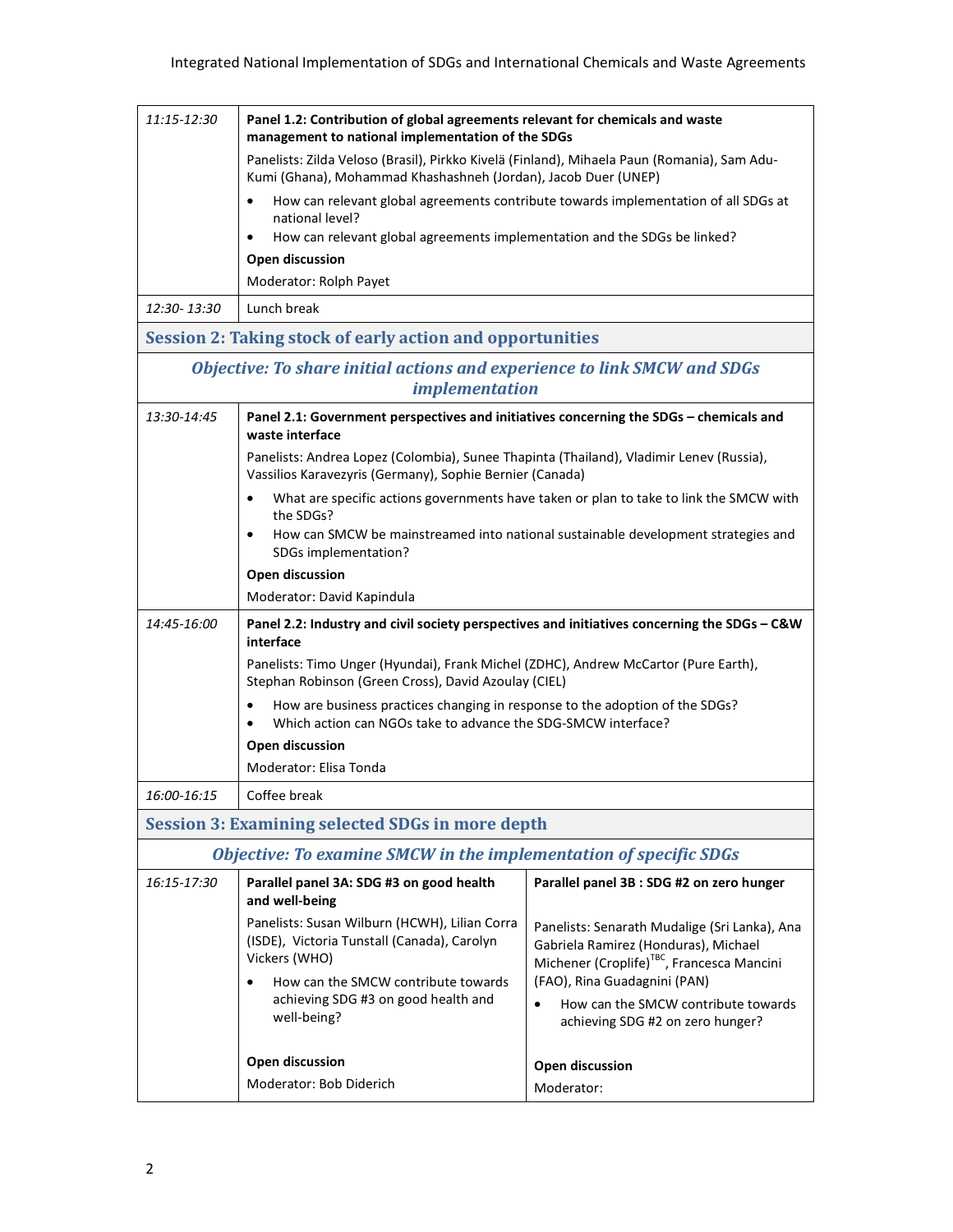|                                                                                                                                                                              | Day 2: Tuesday, 12 April 2016                                                                                                                                                                                                                                                                                                                             |                                                                                         |                                                                                                                                                                                                                                                                                                                                                                                                |                         |                                                                                                                       |                                                                                                                                                            |
|------------------------------------------------------------------------------------------------------------------------------------------------------------------------------|-----------------------------------------------------------------------------------------------------------------------------------------------------------------------------------------------------------------------------------------------------------------------------------------------------------------------------------------------------------|-----------------------------------------------------------------------------------------|------------------------------------------------------------------------------------------------------------------------------------------------------------------------------------------------------------------------------------------------------------------------------------------------------------------------------------------------------------------------------------------------|-------------------------|-----------------------------------------------------------------------------------------------------------------------|------------------------------------------------------------------------------------------------------------------------------------------------------------|
| 09:00-09:30                                                                                                                                                                  | Feedback from parallel panels, Recap of day 1, Outlook for day 2                                                                                                                                                                                                                                                                                          |                                                                                         |                                                                                                                                                                                                                                                                                                                                                                                                |                         |                                                                                                                       |                                                                                                                                                            |
| 09:30-11:00                                                                                                                                                                  | <b>Parallel working</b><br>group 3A:<br><b>SMCW and SDG</b><br>#1 on No<br><b>Poverty</b>                                                                                                                                                                                                                                                                 | <b>Parallel working</b><br>group 3B:<br><b>SMCW and SDG</b><br>#5 on Gender<br>Equality | group 3C:<br><b>SMCW and SDG</b><br>#9 on Industry,<br>Innovation and<br>Infrastructure                                                                                                                                                                                                                                                                                                        | <b>Parallel working</b> | <b>Parallel working</b><br>group 3D:<br><b>SMCW and SDG</b><br>#12 on<br>Responsible<br>Consumption<br>and Production | <b>Parallel working</b><br>group 3E:<br><b>SMCW and SDG</b><br>#13 Urgent<br><b>Action to</b><br><b>Combat Climate</b><br>Change and its<br><b>Impacts</b> |
| 11:00-11:30                                                                                                                                                                  | Coffee break                                                                                                                                                                                                                                                                                                                                              |                                                                                         |                                                                                                                                                                                                                                                                                                                                                                                                |                         |                                                                                                                       |                                                                                                                                                            |
|                                                                                                                                                                              | <b>Session 4: Institutions, incentives and communication</b>                                                                                                                                                                                                                                                                                              |                                                                                         |                                                                                                                                                                                                                                                                                                                                                                                                |                         |                                                                                                                       |                                                                                                                                                            |
| Objective: To generate insights about important cross-cutting issues to advance<br><b>SMCW</b> in the implementation of SDGs                                                 |                                                                                                                                                                                                                                                                                                                                                           |                                                                                         |                                                                                                                                                                                                                                                                                                                                                                                                |                         |                                                                                                                       |                                                                                                                                                            |
| 11:30-12:45                                                                                                                                                                  | Parallel panel 4A: Strengthening institutions<br>Panelists: Maria Delvin (Sweden), Vusumuzi<br>Fortune (Swaziland), Dorica Naz-Hipe<br>(Philippines), Marthe Rahelimalala<br>(Madagascar)<br>How can we make institutions fit for<br>purpose to integrate SCWM into SDG<br>implementation?<br><b>Open discussion</b><br>Moderator: Kerstin Stendahl       |                                                                                         | Parallel panel 4B: Inclusion, accountability<br>and access to justice<br>Panelists: Baskut Tuncak (OHCHR), Brian<br>Kohler (ITUC), Pavan Baichoo (ILO) <sup>TBC</sup> , Imogen<br>Ingram (ISACI), David Rohat (Sofies)<br>How can governance and accountability<br>$\bullet$<br>be strengthened to support the<br>implementation of SDGs?<br>Open discussion<br>Moderator: Melinda Ching Simon |                         |                                                                                                                       |                                                                                                                                                            |
| 12:45-13:45                                                                                                                                                                  | Lunch break                                                                                                                                                                                                                                                                                                                                               |                                                                                         |                                                                                                                                                                                                                                                                                                                                                                                                |                         |                                                                                                                       |                                                                                                                                                            |
| 13:45-15:00                                                                                                                                                                  | Parallel panel 4C: Economic analysis and<br>incentives<br>communication<br>Panelists: Bob Diderich (OECD), Mohammad<br>Hematyar (Iran), Joseph Adelegan (ECOWAS),<br>Salman Hussain (UNEP)<br>Which economic analysis and tools can<br>$\bullet$<br>be used to promote SMCW in a SDGs<br>context?<br><b>Open discussion</b><br>Moderator: Pierre Quiblier |                                                                                         | Parallel panel 4D: Strengthening<br>Panelists: Jonathan Krueger (UNITAR), Otto<br>Simonett (Zoi Environment Network),<br>Eugeniy Lobanov (CES), Emma Chynoweth<br>(Chemical Watch), Jiao Tang (ISWA)<br>What are effective strategies, key<br>messages and target audiences in<br>communicating linkages between SMCW<br>and SDGs?<br><b>Open discussion</b><br><b>Moderator: Charles Avis</b> |                         |                                                                                                                       |                                                                                                                                                            |
| 15:00                                                                                                                                                                        | <b>Coffee</b>                                                                                                                                                                                                                                                                                                                                             |                                                                                         |                                                                                                                                                                                                                                                                                                                                                                                                |                         |                                                                                                                       |                                                                                                                                                            |
|                                                                                                                                                                              | <b>Session 5: Indicators of progress and monitoring</b>                                                                                                                                                                                                                                                                                                   |                                                                                         |                                                                                                                                                                                                                                                                                                                                                                                                |                         |                                                                                                                       |                                                                                                                                                            |
| Objective: To explore the interface of international and national indicators to<br>measures progress in achieving the 2020 SMCW goal in a sustainable development<br>context |                                                                                                                                                                                                                                                                                                                                                           |                                                                                         |                                                                                                                                                                                                                                                                                                                                                                                                |                         |                                                                                                                       |                                                                                                                                                            |
| 15:15-15:45                                                                                                                                                                  |                                                                                                                                                                                                                                                                                                                                                           | Feedback from session 3 working group and panel 4 sessions                              |                                                                                                                                                                                                                                                                                                                                                                                                |                         |                                                                                                                       |                                                                                                                                                            |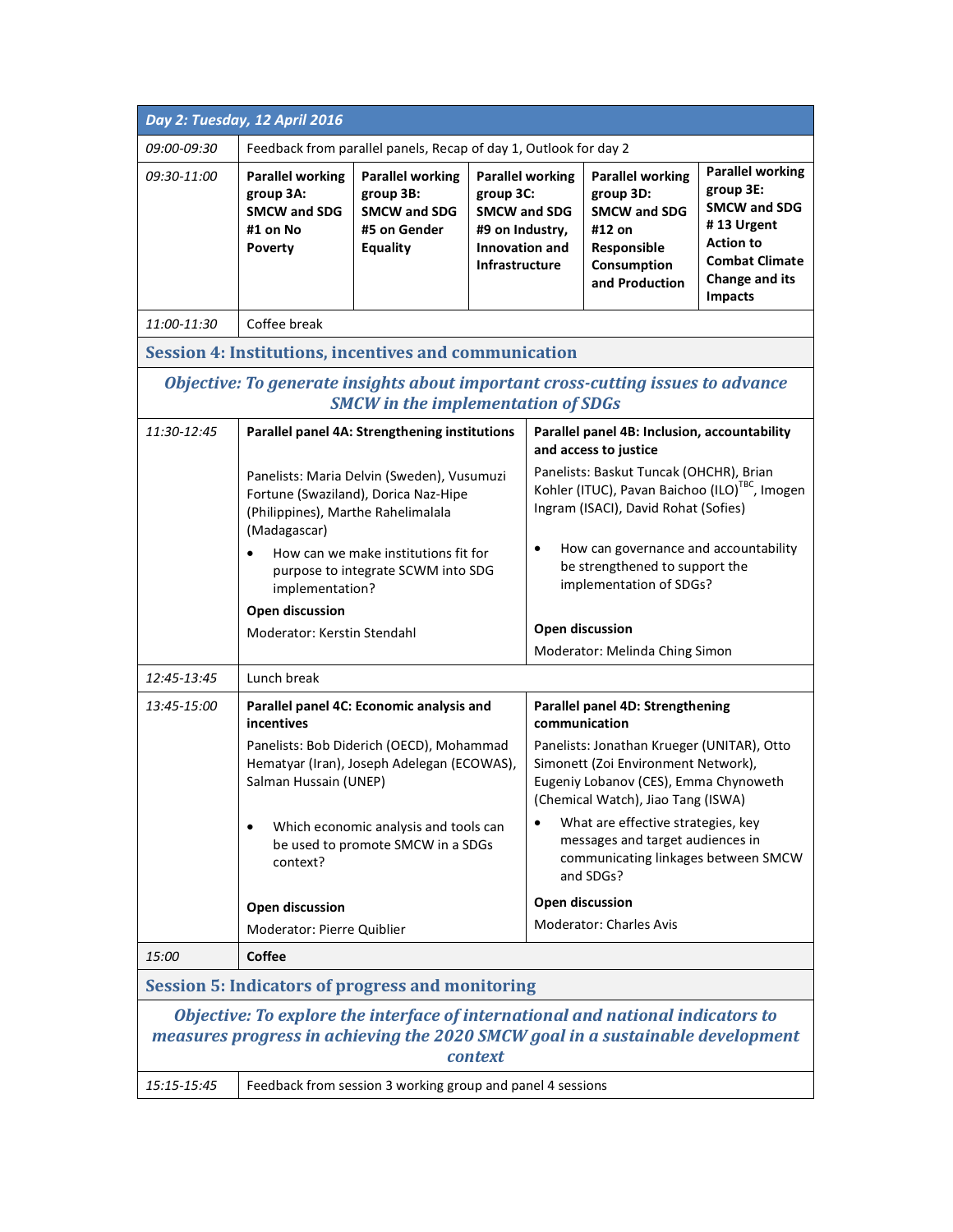| 15:45-16:15                                                                                                                 | <b>Background and introduction</b>                                                                                                                                                                   |                                                                                                                                                       |                                                                                                    |  |  |
|-----------------------------------------------------------------------------------------------------------------------------|------------------------------------------------------------------------------------------------------------------------------------------------------------------------------------------------------|-------------------------------------------------------------------------------------------------------------------------------------------------------|----------------------------------------------------------------------------------------------------|--|--|
|                                                                                                                             | Joint Presentation: Brenda Koekkoek, Tatiana Terekhova, Carolyn Vickers                                                                                                                              |                                                                                                                                                       |                                                                                                    |  |  |
|                                                                                                                             | Which indicators exist to monitor implementation of SMCW at various levels?<br>$\bullet$<br>What information sources exist to determine progress in SMCW in the context of the<br>$\bullet$<br>SDGs? |                                                                                                                                                       |                                                                                                    |  |  |
|                                                                                                                             | How can international and national indicators be linked?<br>$\bullet$                                                                                                                                |                                                                                                                                                       |                                                                                                    |  |  |
|                                                                                                                             | Open discussion                                                                                                                                                                                      |                                                                                                                                                       |                                                                                                    |  |  |
|                                                                                                                             | Moderator: Marten Kapelle                                                                                                                                                                            |                                                                                                                                                       |                                                                                                    |  |  |
| 16:15-17:45                                                                                                                 | Parallel working group 5A:<br><b>SMCW</b> indicators under the<br><b>SDGs</b>                                                                                                                        | Parallel working group 5B:<br>Measuring progress at the<br>global and regional levels                                                                 | Parallel working group 5C:<br>Measuring progress at the<br>national level                          |  |  |
|                                                                                                                             | To what extent do the<br>$\bullet$<br>global SDG indicators<br>capture the scope of the<br>2020 goal?                                                                                                | How can measurements<br>$\bullet$<br>of progress under the<br>MEAs and SAICM feed<br>into the SDGs?                                                   | How can progress to<br>$\bullet$<br>achieve the 2020 goal be<br>measured at the<br>national level? |  |  |
|                                                                                                                             | Day 3: Wednesday, 13 April 2016                                                                                                                                                                      |                                                                                                                                                       |                                                                                                    |  |  |
| 09:00-09:30                                                                                                                 |                                                                                                                                                                                                      | Feedback from session 5 working groups, Recap of day 2, Outlook for day 3                                                                             |                                                                                                    |  |  |
|                                                                                                                             | Session 6: Partnerships and development cooperation in the new development                                                                                                                           |                                                                                                                                                       |                                                                                                    |  |  |
| agenda                                                                                                                      |                                                                                                                                                                                                      |                                                                                                                                                       |                                                                                                    |  |  |
| Objective: To discuss evolving modes of development cooperation and partnerships<br>from a chemicals and waste perspective. |                                                                                                                                                                                                      |                                                                                                                                                       |                                                                                                    |  |  |
| 09:30-10:15                                                                                                                 | Panel 1: Evolving modes of development cooperation                                                                                                                                                   |                                                                                                                                                       |                                                                                                    |  |  |
|                                                                                                                             | Panelists: Friedrich Barth, (GIZ), Ajiniyaz Reimov (UNDP), Anil Sookdeo (GEF), Kouame<br>Kouadio (Ivory Coast)                                                                                       |                                                                                                                                                       |                                                                                                    |  |  |
|                                                                                                                             | How are modalities and priorities for development cooperation changing in light of the<br>$\bullet$<br>SDGs?                                                                                         |                                                                                                                                                       |                                                                                                    |  |  |
|                                                                                                                             | What are the implications for mobilizing financial support for SMCW?<br>$\bullet$                                                                                                                    |                                                                                                                                                       |                                                                                                    |  |  |
|                                                                                                                             | <b>Open discussion</b>                                                                                                                                                                               |                                                                                                                                                       |                                                                                                    |  |  |
|                                                                                                                             | <b>Moderator: Frank Moser</b>                                                                                                                                                                        |                                                                                                                                                       |                                                                                                    |  |  |
| 10:15 - 10:30                                                                                                               | Coffee break                                                                                                                                                                                         |                                                                                                                                                       |                                                                                                    |  |  |
| 10:30-11:15                                                                                                                 | Panel 2: Evolving modes of partnerships<br>Panelists: Katherine Weber (US), Hans-Christian Stolzenberg (Germany), Tom Jacob (ICCA),<br>Alexandra Caterbow (WECF),                                    |                                                                                                                                                       |                                                                                                    |  |  |
|                                                                                                                             | $\bullet$<br>٠<br>successful examples that we can learn from?                                                                                                                                        | To what extent and how are partnerships changing in light of SDGs?<br>What are principles for effective partnerships in the area of SMCW and what are |                                                                                                    |  |  |
|                                                                                                                             | <b>Open discussion</b>                                                                                                                                                                               |                                                                                                                                                       |                                                                                                    |  |  |
|                                                                                                                             | Moderator: Jacob Duer                                                                                                                                                                                |                                                                                                                                                       |                                                                                                    |  |  |
|                                                                                                                             | <b>Session 7: Conclusions and follow-up</b>                                                                                                                                                          |                                                                                                                                                       |                                                                                                    |  |  |
|                                                                                                                             | Objective: To agree on a set of conclusions, recommendations and follow-up actions                                                                                                                   |                                                                                                                                                       |                                                                                                    |  |  |
| 11:15-12:30                                                                                                                 | <b>Conclusions and follow up</b>                                                                                                                                                                     |                                                                                                                                                       |                                                                                                    |  |  |
|                                                                                                                             | What key insights did the workshop generate?<br>$\bullet$<br>What are opportunities for follow-up action?                                                                                            |                                                                                                                                                       |                                                                                                    |  |  |
|                                                                                                                             | $\bullet$<br><b>Open discussion</b>                                                                                                                                                                  |                                                                                                                                                       |                                                                                                    |  |  |
|                                                                                                                             |                                                                                                                                                                                                      |                                                                                                                                                       |                                                                                                    |  |  |